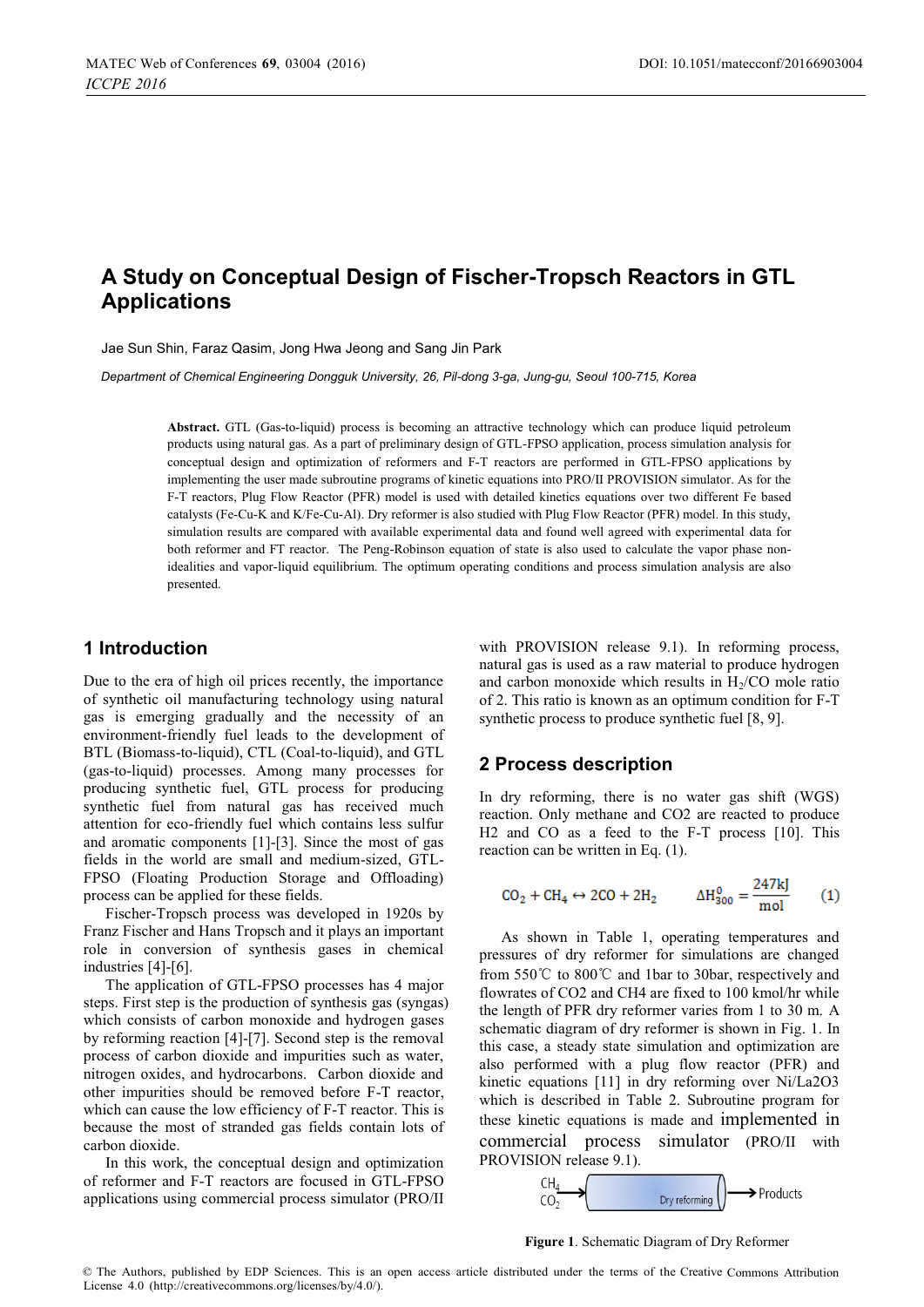| Table 1. Feed Conditions to dry reformer |  |  |
|------------------------------------------|--|--|
|                                          |  |  |

| Reactor   | $1 - 30m$               | Reactor                 |     | 550~800°C       |
|-----------|-------------------------|-------------------------|-----|-----------------|
| Length    |                         | Temperature             |     |                 |
| Reactor   | 0.0653m                 | <b>Reactor Pressure</b> |     | $1 \sim 30$ bar |
| Diameter  |                         |                         |     |                 |
| Flowrate  | $\mathbb{C}\mathrm{H}4$ |                         | നാ  |                 |
| (kmol/hr) | 0 <sup>0</sup>          |                         | 100 |                 |

**Table 2**.Kinetic equation and parameters in dry reforming

$$
R_{dry} = \frac{K_{4D}k_{2D}K_{8D}k_{4D}P_{CH_4}P_{CO_2}}{K_{4D}k_{2D}k_{8D}P_{CH_4}P_{CO_2} + K_{4D}k_{2D}P_{CH_4} + K_{8D}k_{4D}P_{CO_2}} \quad [mol/(g \text{ s} \text{ kPa})]
$$
\n
$$
K_{1D}k_{2D} = 2.61 \times 10^{-3} \exp\left(-\frac{4300}{T}\right)
$$
\n
$$
K_{3D} = 5.17 \times 10^{-5} \exp\left(\frac{8700}{T}\right)
$$
\n
$$
[kPa-1]
$$
\n
$$
k_{4D} = 0.531 \exp\left(-\frac{7500}{T}\right)
$$
\n
$$
[mol/(g \text{ s})]
$$

reactor (Experimental data and kinetic equations are taken from reference [11])



**Figure 2**. Comparison of experimental data\* with simulated conversions of reactants in dry reformer at 1bar and CH4:CO2:He =2:2:6 (\*Experimental data are taken from reference [11])

For the purpose of comparisons, simulated conversions of reactants by using the kinetics equations in Table 2 were based on the same experimental conditions. Experimental

The effect of pressure on the conversion of reactant, for example at T=630, is also analyzed. For operating temperatures lower than  $800^{\circ}$ C, reactor length should be increased for a given conversion. For the design of commercial scale of reformer and FT reactors, dimension of reactor could be adjusted depending on the amount of feed for processing, operating conditions, the selection of catalysts, temperature and pressure.

In Fischer-Tropsch reaction, the syngas is converting into paraffins and olefins with a wide range of carbon number including waxy components (C20+) over Fe- or Co- based catalysts by chain growth reactions for producing the transportation oil. According to Wang et.al. [12], the most kinetics of FT reactions over Fe based catalysts are lumped into groups which failed to reflect

the detailed product information. It is known that Fe based catalyst has several advantages in comparison with Co based catalyst. Fe based catalyst is cheaper than Co based catalyst, and it is less sensitive to impurities in synthesis gas [13-15]. Consequently, the choice of catalysts should be dependent on the economics of the GTL process, the selectivity of product distributions and the operating conditions of the process. In this design of FT reactor, steady state simulations and optimizations are performed with a plug flow reactor (PFR) and two different kinetic equations over Fe-Cu-K (case A) and K/Fe-Cu-Al catalysts (case B) by implementing the user made subroutine programs of these kinetic equations into PRO/II PROVISION simulator and comparisons are reported for the both cases.F-T reactor consist of three major reactions such as the formation of paraffins (CnH2n+2), the formation olefins (CnH2n), and WGS (water gas shift) reactions in the following Eq. (2) to (4). Paraffin formation

 $nCO + (2n+1)H2 \leftrightarrow ChH2n+2 + nH2O (n \ge 1)$  (2)

Olefin formation

 $nCO + 2nH2 \leftrightarrow ChH2n + nH2O$  (n $\geq$ 2) (3)

WGS (water gas shift) reaction

$$
CO + H2O \leftrightarrow CO2 + H2
$$
 (4)



**Figure 3**. Flowrates of (a) reactants and products vs. length of reactor at  $T=800^{\circ}$ C and P=1bar and (b) reactants and products vs. temperature of reactor at P=1bar

### **3 Results and discussions**

Table 3 enlist the feed and reactor conditions for FT reactor. For the application of GTL-FPSO processes, comparisons of experimental with simulated molar flow rates of products are made by using kinetics model over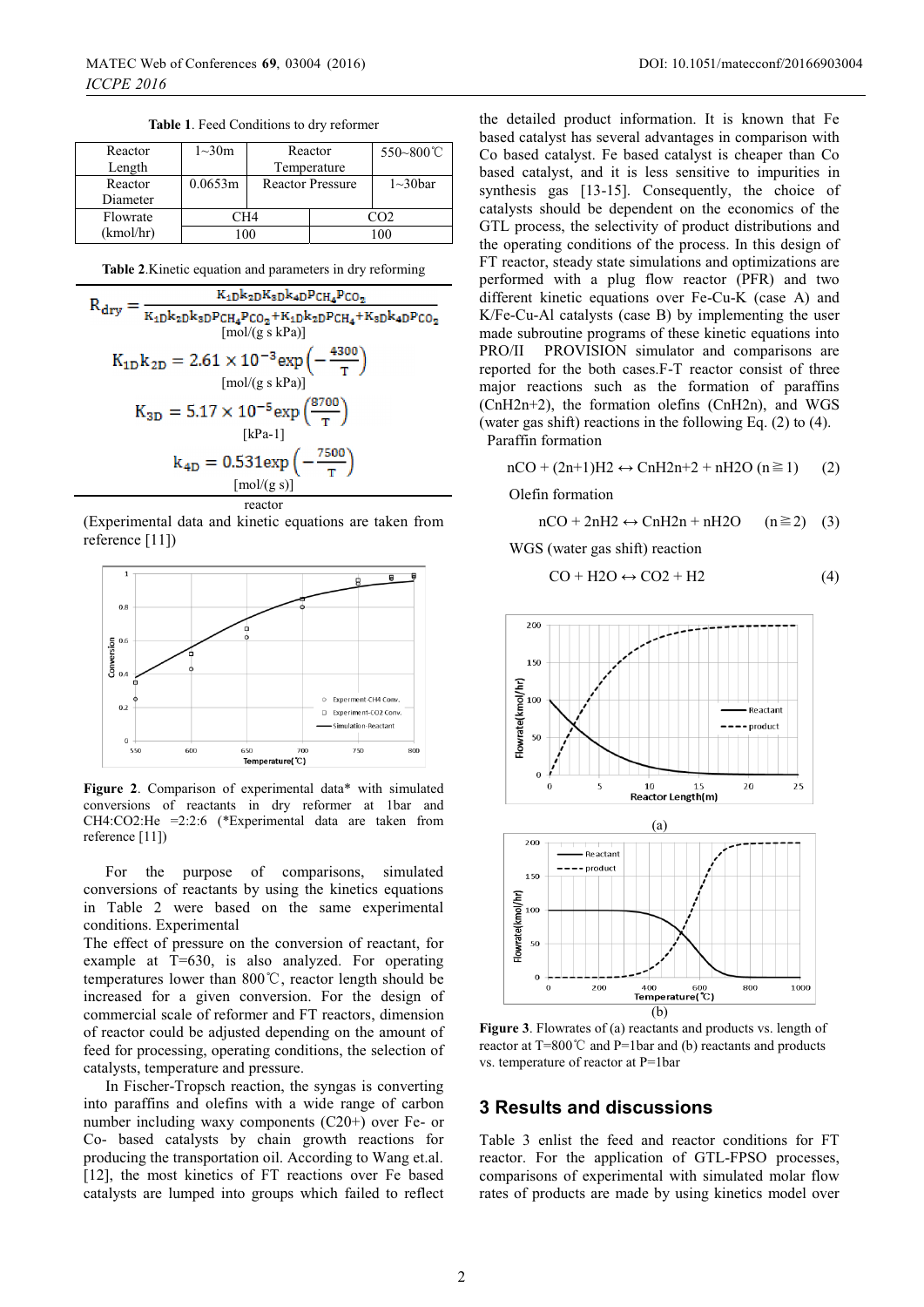Fe-Cu-K (case A) and K/Fe-Cu-Al (case B) catalysts for F-T reactor wich are shown in 5 and Fig. 6. It should be noted that experimental molar flow rates of products over Fe-Cu-K (case A) catalyst are cumulatively taken with a period of 10-15 h during steady state of FT micro reactor system with the diameter of 18 mm and the length of 300 mm at  $T=533.15$  K,  $P=20.92$  bar for very small amounts of feeds with the ratio of  $H_2/CO=1.88$ . For case B, experimental data [17] over K/Fe-Cu-Al catalyst is generated under the conditions with the diameter of 22 mm-i.d. and the length of 1 m at  $T=523.15$  K, P=10 bar for very small amount of feed with the ratio of  $H_2/CO=1.5$ ,  $SV=2,000-8,000/h$ . For the purpose of comparisons, predicted molar flow rates of products by simulations are based on the same operating conditions such as temperature, pressure, feed ratio of  $H<sub>2</sub>/CO$ , and reactor scale. It is evident from Fig. 4 that the experimental data from the reference agrees well with the simulated data in the present work and there are small deviations between experimental and simulated data.Fig. 5 shows an inverse relation between carbon number and the flow rate. It can be observed that the carbon number get increased if the flow rate is decreased.

Furthermore, the hydrogen to carbon monoxide ratio is about 2 which agrees well with the process requirements. Fig. 6 shows the same behavior for paraffin and olefin. In Fig. 6, the two cases A & B are compared on the basis of flow rate vs carbon number at P=20.92bar, T=523.15K, tube length=10m and diameter of tube=0.0653m. According to Fig. 5 and Fig. 6, all simulated flow rates of products are generally well agreed with experimental data. Comparisons should focus on the trends of product distributions and was shown in similar distribution of products of functional relationship of the carbon numbers. However, though the experimental data for case B seems to be rather inconsistent due to experimental errors, overall comparisons are in acceptable ranges and similar tendency. In Fig. 6, conversions of  $H<sub>2</sub>$  and CO increases monotonically as the length of reactor increases for both cases at P=20.92 bar and T=523K. The conversions of CO and  $H_2$  are 0.626 and 0.641 for case A and the conversions of CO and  $H_2$ are shown as 0.720 and 0.756 for case B. Fig. 6 shows that conversions of CO and  $H_2$  for case B are more greater than those for case A.

It is known that existing FT reactors in SASOL processes in South Africa are operating normally in the range of temperature T=350K~523K for LTFT (Low Temperature Fisher-Tropsch) reaction and temperature T=573K~623K for HTFT (High Temperature Fisher-Tropsch) reaction at pressure  $P=20-21$  bar. For the purpose of conceptual design of GTL processes, simulations of FT reactor are performed for two different temperatures  $T=523K$  and  $T=623K$  at P=20.92 bar even though kinetic parameters for both catalysts A and B are optimized in the range of T=483K~563K. Simulated results for T=623K lie out of the experimental range of temperature but those could be used for interpretation of the effect of HTFT reaction on product distributions from FT reactor.

In this work, simulation results for the FT reactor exhibit that the conversion of the carbon monoxide and hydrogen increases if the operating temperature increases. Same behavior is observed by increasing pressure too. The different combinations of the catalysts are analyzed in this study and the proposed study can lead to a compact and conceptual design of Fischer Tropsch reactors in GTL applications.

Interpretation of the products distribution and selectivity of products can also be done by normalization of products of  $C_1$  to  $C_5$ + excluding the products of CO,  $H<sub>2</sub>O$ ,  $H<sub>2</sub>$ , and  $CO<sub>2</sub>$  assuming the amount of wax formation.

In summary, for both cases A and B, more olefins are produced than paraffins and conversions of CO and H2 increase as operating temperature and pressure increase which are corresponded to results. In addition, the length of reactor tube should be increased as the diameter of reactor tube decreases for the same conversion of CO and  $H<sub>2</sub>$ 

$$
H_2/CO \longrightarrow
$$
 *Fischer-Tropsch*  $\longrightarrow$   $C_1 \sim C_{20}$ 

**Figure 4**. Schematic diagram of F-T reactor

**Table 2**. Feed and reactor conditions to F-T reactor

| Flowrate<br>(kmol/hr) |                | Reactor condition     |                            |                   |                    |                     |  |
|-----------------------|----------------|-----------------------|----------------------------|-------------------|--------------------|---------------------|--|
| CO                    | H <sub>2</sub> | Pressu<br>re<br>(bar) | Temp<br>eratur<br>e<br>(K) | Lengt<br>h<br>(m) | Tube<br>numb<br>er | Diam<br>eter<br>(m) |  |
| 100                   | 200            | $1 - 30$              | 473<br>~1453<br>.15        | $1 - 10$<br>m     | 5                  | 0.065<br>3m         |  |



**Figure 5**. Comparisons of simulation and experimental data\* (case A) according to carbon numbers at 533.15K, 20.92bar, and at the feed ratio of H2/CO=1.88 (\*Experimental data is taken from reference [16])